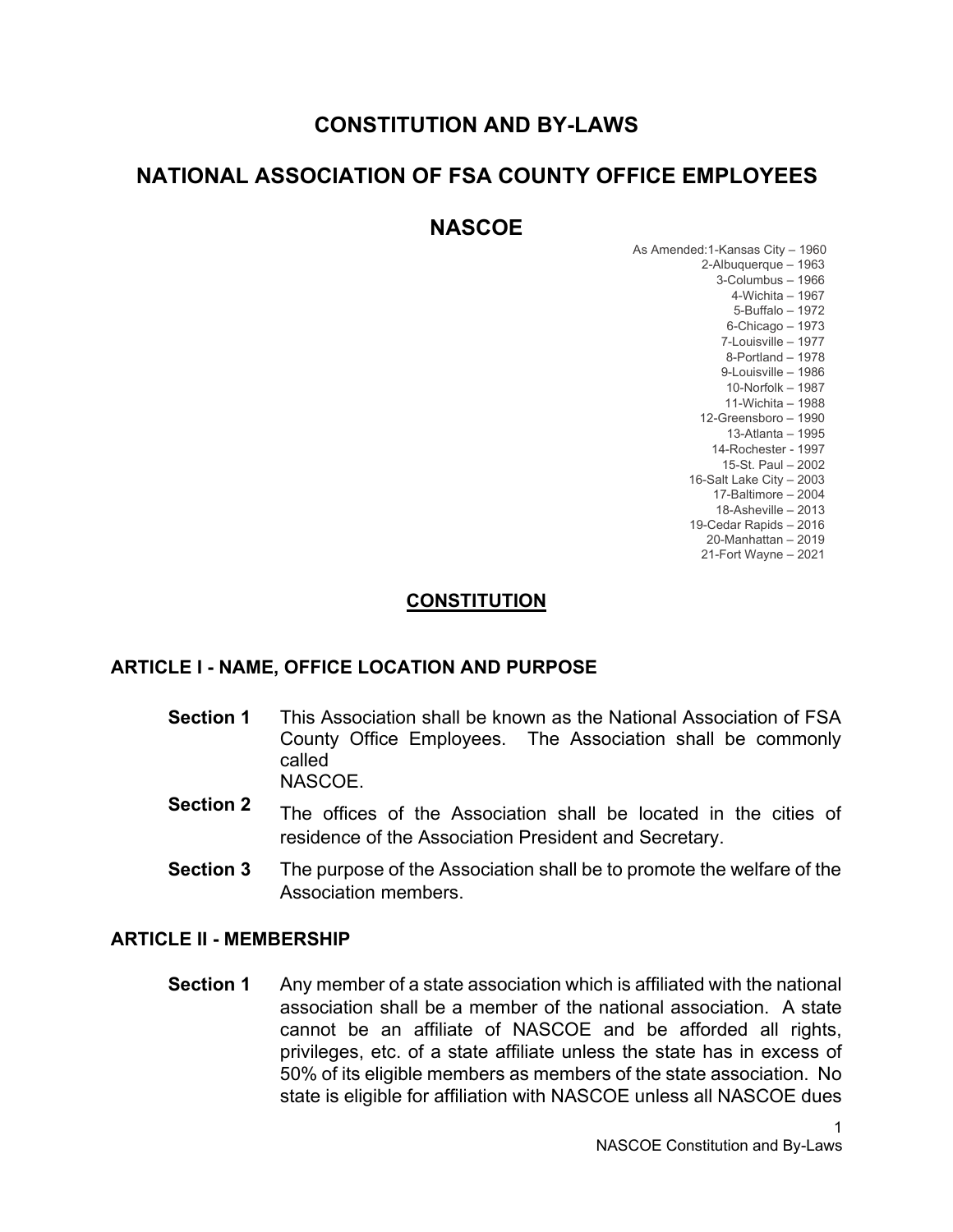collected within the state are transmitted to the NASCOE Treasurer. The amount of NASCOE dues will be as determined by the Board of Directors in accordance with Article I, Section 1 of the By-Laws.

- **Section 2** Any non-profit state association, which may be comprised of one or more states, may affiliate with the national association upon payment of the national association dues. See Exhibit 1 to the By-Laws for a list of eligible state affiliates and areas.
- **Section 3** Each individual member must show in good faith that he or she is interested in the purpose of this Association. He or she must not be a member of an organization of government employees who asserts the right to strike against the government of the United States; and during such time as he or she is a member of this Association, must not become a member of an organization of government employees who asserts the right to strike against the government of the United States; nor may a member engage in a strike against the government of the United States. Any person who belongs to an organization which advocates the overthrow of our constitutional form of government shall not be allowed membership in this Association. No officer nor member of NASCOE shall use his or her office or membership for the purpose of engaging in activities other than the stated purpose of this organization.
- **Section 4** Any State Association, which may be comprised of one or more States, may also offer full State Membership to eligible employees in adjoining and neighboring States where NASCOE affiliation provisions are not met.

# **ARTICLE III – GOVERNMENT**

- **Section 1** The governing body of the Association shall be vested in a Board of Directors composed of two members from each state affiliate to be duly selected by the state affiliate and shall serve in the manner provided in the By-Laws. These Directors shall be responsible for the general management of the organization as stated in the By-Laws.
- **Section 2** The Officers of this Association shall be a President, a Vice-President a Secretary and a Treasurer and shall be elected and serve as provided in the By-Laws.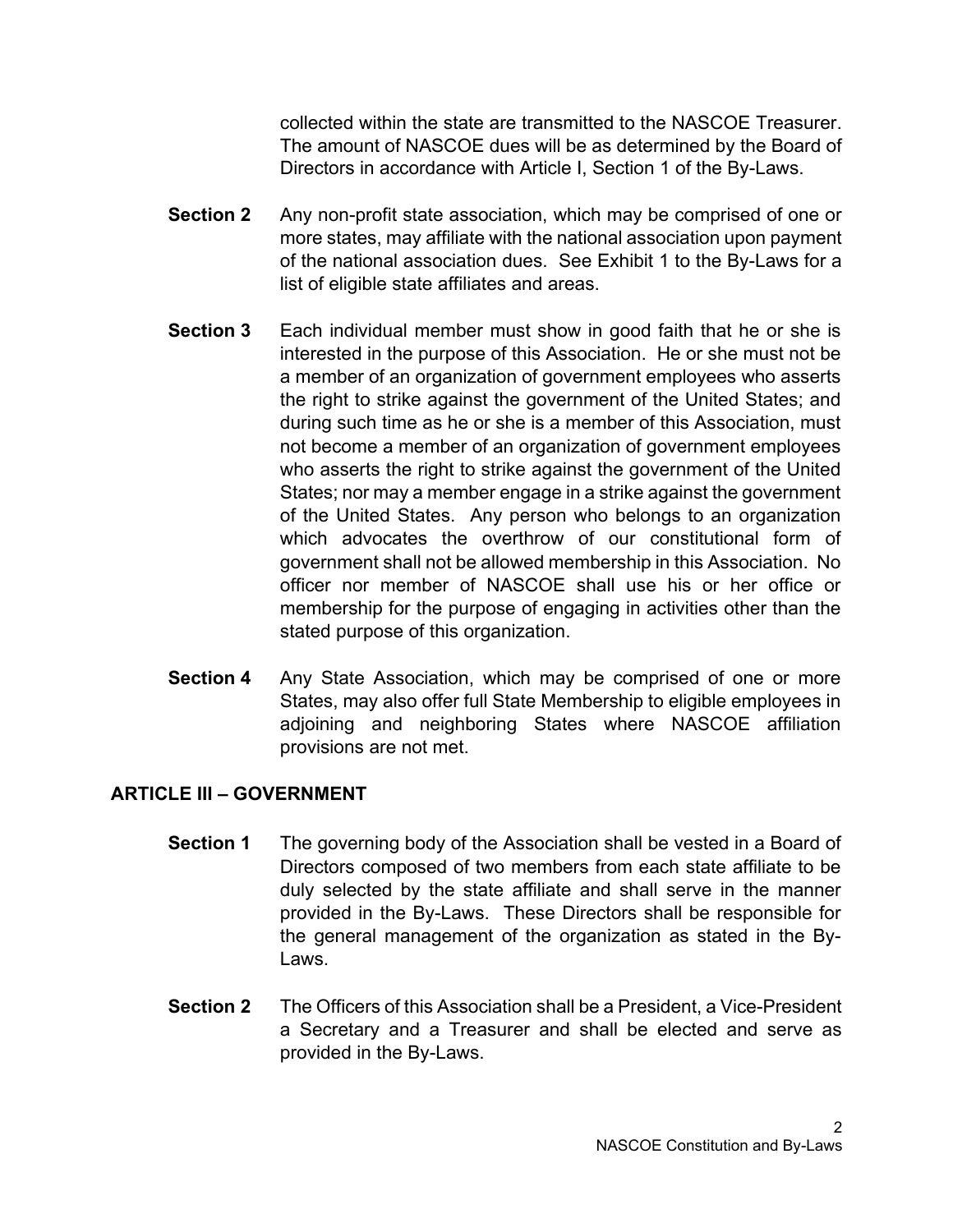- **Section 3** The Executive Committee shall consist of the four Officers and one member from each Area as outlined in the By-Laws. Alternates from each Area to serve in the absence of the Executive Committeeperson from his or her Area shall be provided. Election to be as provided in the By-Laws. The out-going President, Treasurer, and/or Secretary shall also be a member of the Executive Committee with full rights and privileges of the other members, except for the out-going Treasurer who will not vote, for a period of one year after their applicable office is vacated provided his or her eligibility as a member of the Association is retained.
- **Section 4** The Executive Committee shall be the executive arm of the Board of Directors. It shall consider each preceding action taken by the Board to see that such action is carried out. At each meeting of the Board of Directors, the President shall report on activities of the Executive Committee. The President's report shall also include pertinent action by committees of NASCOE. The Board of Directors may accept, modify, reject or question the President's report. During the intervals between lawful meetings of the Board, the Executive Committee may authorize action which may be considered urgent but which has not been specifically considered by the Board. Such action must be in keeping with the Constitution and By-Laws of the Association. Minutes of all Executive Committee meetings shall be made available to the Board of Directors at each meeting relating activities of the Executive Committee. The Board of Directors may accept, reject, modify or question the action of the Executive Committee.
- **Section 5** Only active, permanent FSA County Office employees under permanent appointment are eligible to hold any office or committee assignment of NASCOE. All persons holding an office or committee assignment must be a member of this Association.

#### **ARTICLE IV - AMENDMENTS**

**Section 1** This Constitution may be amended at any regular or special meeting of the Board of Directors by a vote of two-thirds of the members present, provided, however, that a copy of the proposed amendment shall have been mailed to all of the Directors not later than 30 days immediately preceding the meeting at which the proposed amendment is voted on.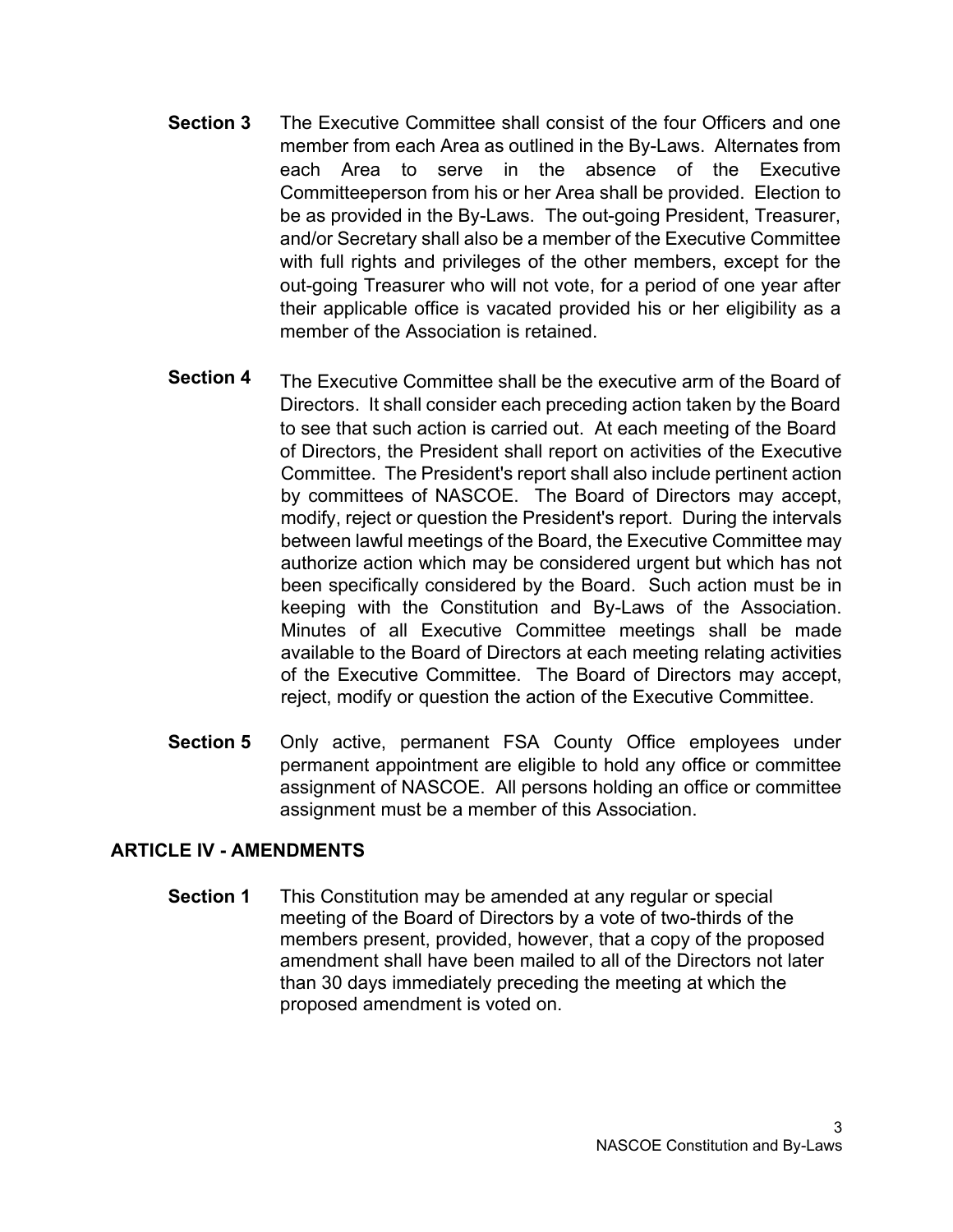#### **BY-LAWS**

### **ARTICLE I – DUES & TAXES**

- **Section 1** The annual dues of this association shall be set by the Board of Directors based on the fiscal year July 1 - June 30 and will remain in effect until the Board of Directors takes action to change such dues. This applies to regular members and associate members.
- **Section 2** Any state affiliate failing to submit collected dues to NASCOE's Treasurer by the end of the fiscal year (June 30) is automatically suspended. The individual members of a suspended state shall cease to be members of the national Association. Any suspended state shall automatically be reinstated along with its individual members when dues are submitted. See Exhibit 1 for a list of eligible state affiliates and areas.
- **Section 3** Any state affiliate failing to maintain their non-profit status with the IRS, as outlined in the NASCOE Executive Committee Policies, shall be subject to a vote of the Executive Committee for suspension. The individual members of a suspended state shall cease to be members of the National Association. Any suspended state shall be reinstated along with its individual members when the NASCOE Treasurer and President certify to the Executive Committee that the state affiliate is either in compliance or has completed the required steps to become compliant.

#### **ARTICLE II – MEMBERSHIP**

**Section 1** Any permanent appointment FSA County Office employee who is a member in good standing of his or her affiliated state association shall be eligible to become an active member of this Association and upon payment of the state dues to the national association, said person will automatically become a member of this Association. A permanent appointment county office employee according to this section is defined as a permanent FSA employee whose work performance evaluation rating or reviewing official is the county committee or a district director. Further, the County Operations Trainees (COT's) and Farm Loan Officer Trainees (FLOT's) also meet the definition of a permanent appointment county office employee for membership eligibility purposes.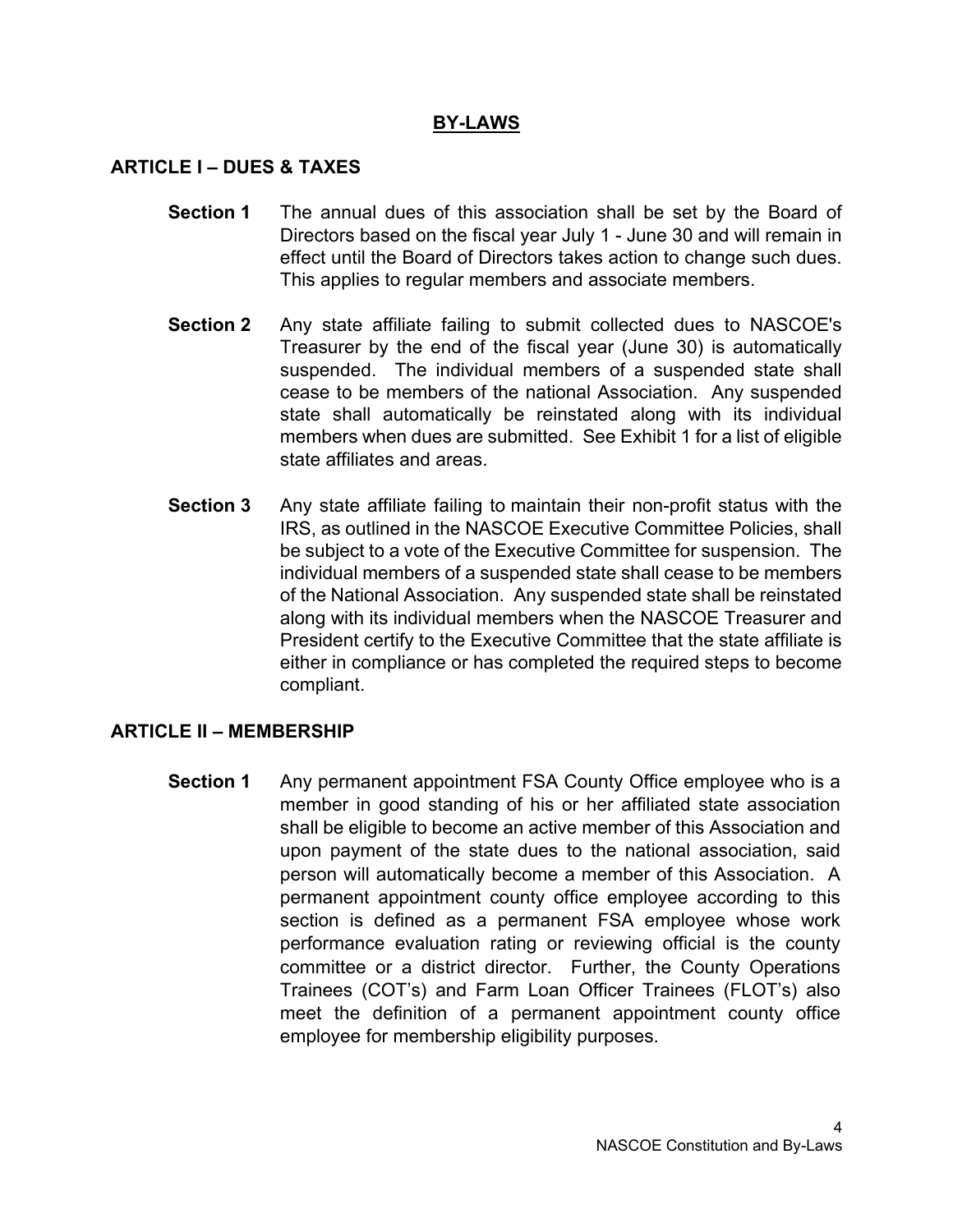- **Section 2** Any state affiliate may have associate members as determined by the state's Constitution and By-Laws. State associate members automatically are associate members of NASCOE upon submission of dues by the state affiliate to the national Treasurer. Dues for national Association members shall be as determined under Article I, Section 1. Associate members may not vote, hold office or be a member of a committee of the national Association. Associate members may participate in state association activity excluding those matters which may have a direct or indirect bearing on national NASCOE policy.
- **Section 3** Any person who was a member of his or her state association since the second year of formation or from the first full membership year of employment until retirement and an annuity is earned would be eligible for Honorary Life Membership in NASCOE. Honorary Life Membership for RIF'ed employees is limited to those retaining their Civil Service Retirement Rights.

States must certify to the above at the time a request is submitted to the National Membership Chairperson for recognition as an Honorary Lifetime Member. NASCOE will supply an Honorary Lifetime Membership Card to the state. The State will be responsible for issuing the card to the recipient. If any state has a person they would like to recognize and the person does not meet the above requirements, the state may request a waiver with the proposed member's consent through the NASCOE National Membership Committee Chairperson. The request shall include the person's membership history and the reasoning for the exception. Such request will be acted upon by the Executive Committee at the next scheduled board meeting and the state will be notified of the board's action.

#### **ARTICLE III - MEETINGS**

**Section 1** There shall be at least one meeting of the Board of Directors annually. The time and place to be set by the Board of Directors. A quorum shall consist of a majority of the membership of the Board of Directors. In the absence of selection of time and place of the annual meeting by the Board of Directors, the Executive Committee shall make this determination. In addition to normal Association business, the Officers, including Area Executive Committeepersons and Alternate Area Executive Committeepersons, shall be elected.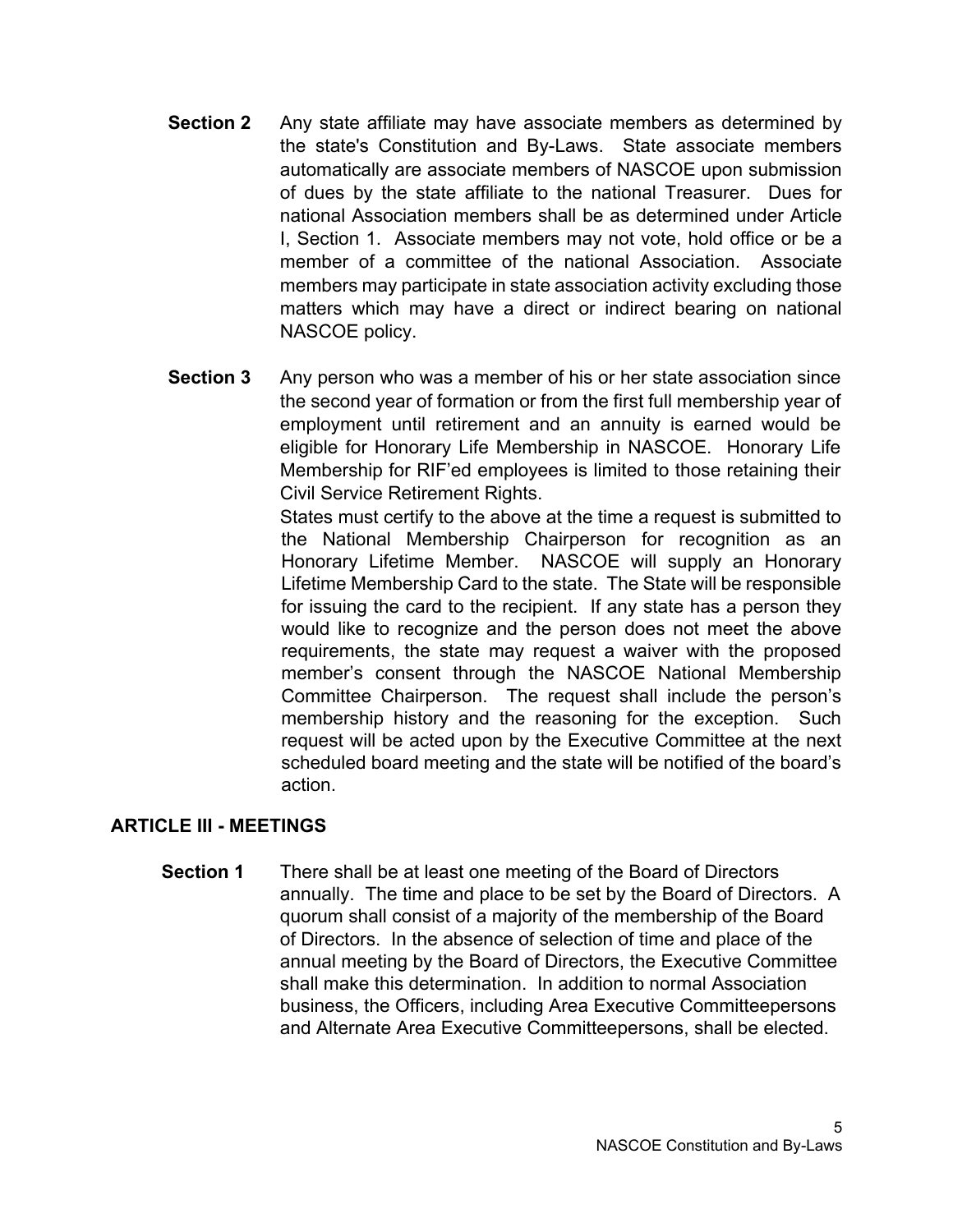- **Section 2** Special meetings may be called by the President or by written petition of the majority of the Board of Directors. The time and place of such meetings shall be at the discretion of the President or the petition group.
- **Section 3** Meetings of the Executive Committee may be called by the President or by written petition of the majority of the Executive Committee. The Secretary shall notify all members of the Executive Committee at least ten days prior to the meeting. A majority of the membership shall constitute a quorum.
- **Section 4** No proxies shall be voted or allowed to vote in any regular or special meeting called in the manner provided herein.

# **ARTICLE IV - ELECTION OF OFFICERS AND DIRECTORS**

- **Section 1** The Board of Directors of this Association shall consist of two duly selected delegates from each member state affiliate. These Directors shall be responsible for the general management of the organization and shall elect the President, Vice-President, Secretary, and Treasurer. The Board of Directors from each Area shall elect their respective Area Executive Committeeperson and an Alternate.
- **Section 2** In the event of a vacancy in the office of President, for any reason, the Vice-President shall assume, through succession, the office of President and will serve in this office for the remainder of the unexpired term. In the event of a vacancy in the office of Vice-President, Secretary, or Treasurer, the Executive Committee shall appoint a qualified person to fill such vacancy for the remainder of the unexpired term. In the event of a vacancy in the office of Area Executive Committeeperson, and no Alternate Committeeperson is available, the Executive Committee may appoint a qualified person to fill such vacancy for the remainder of the unexpired term or for that period of time required for election of the Executive Committeeperson by the Area in accordance with the procedure otherwise provided by these By-Laws. In the event the Alternate Executive Committeeperson position becomes vacant, the Executive Committeeperson for the Area where the vacancy occurred will conduct a special election to fill the position for the unexpired term in accordance with the procedure otherwise provided by these same By-Laws. Each state affiliated within the applicable area is to be entitled to two voting delegates. Such delegates are to be selected by each respective state affiliation.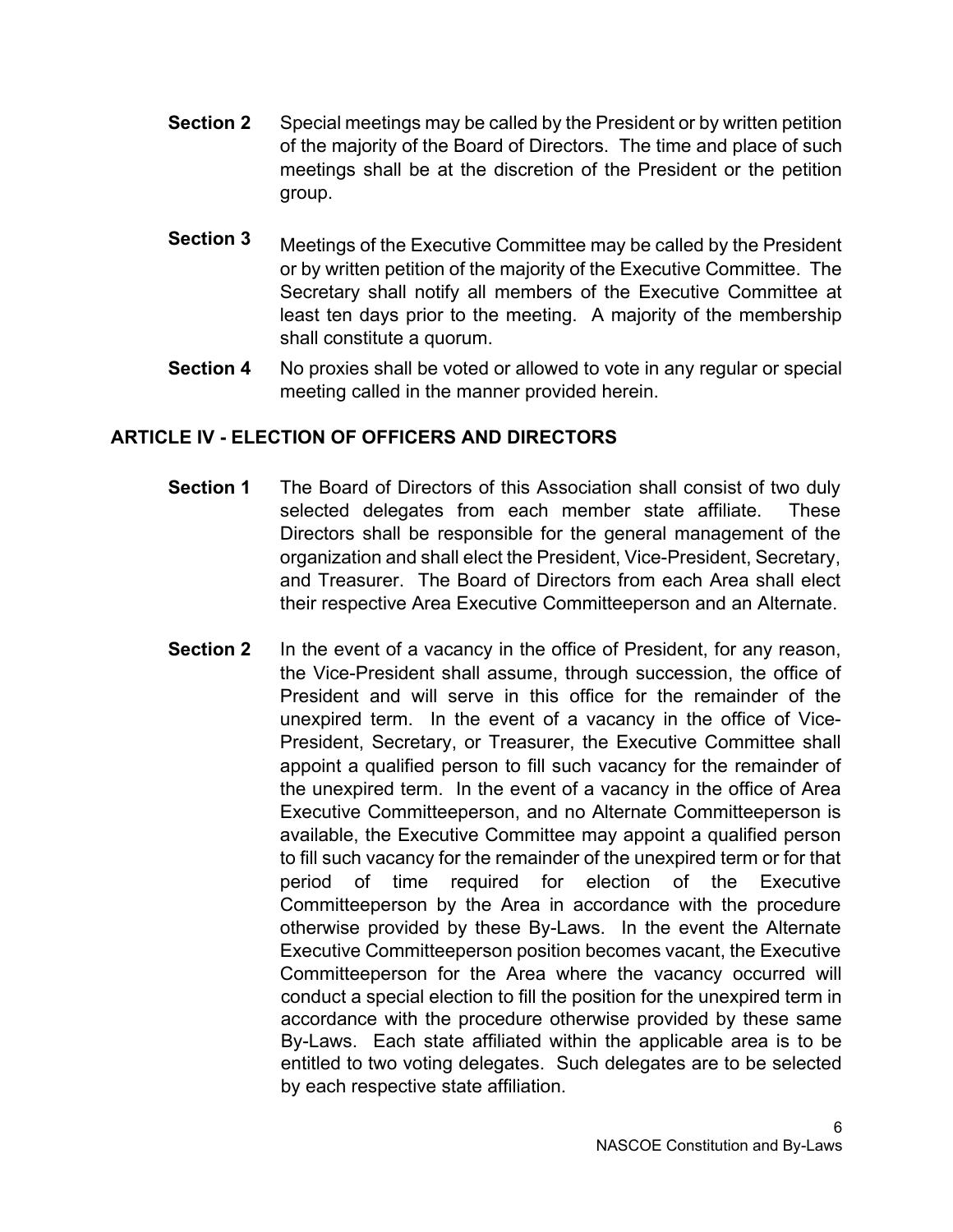- **Section 3** The officers elected as provided for above shall serve as such officers for the Board of Directors.
- **Section 4** The President, Vice-President, Secretary, Treasurer and Executive Committee will take office the first day of the month after election at the annual meeting and will serve through the last day of the month of election at the next annual meeting, or until such time as a successor has been duly elected and/or qualified in accordance with the By-Laws of the Association.
- **Section 5** The past President, Treasurer, and/or Secretary shall serve as outlined in Article III, Section 3, of the Constitution.
- **Section 6** The Executive Committee shall consist of the President, Vice-President, Secretary, Treasurer and one duly elected member (or the Alternate) from each of the Areas as described in Exhibit 1 to NASCOE's Constitution and By-Laws. The past President, Treasurer, and/or Secretary of the Association as described in Article III, Section 3 of the Constitution shall also be a member of the Executive Committee. The Alternate Executive Committeeperson shall serve in the absence of the regular elected member.

# **ARTICLE V – OFFICERS**

**Section 1** The President shall preside at all meetings, regular and special, of the

Association and at all meetings of the Board of Directors and Executive Committee and shall perform all such duties as may be necessary to and pertaining to the office.

- **Section 2** The Vice-President shall perform the duties of the President during his or her absence and at such times as the President, at his or her discretion, may deem necessary.
- **Section 3** The Secretary shall conduct the official correspondence of the Association. He or she shall keep an accurate record of regular and special business meetings, including an accurate record of all transactions of the Association. He or she may disperse monies in lieu of the Treasurer subject to the approval of the Executive Committee. The Secretary shall keep accurate minutes of the meetings of the Board of Directors and the Executive Committee. The Secretary shall preside at meetings during the absence of the President and Vice-President. He or she shall perform such additional duties as the Association Board of Directors or the Executive Committee shall prescribe.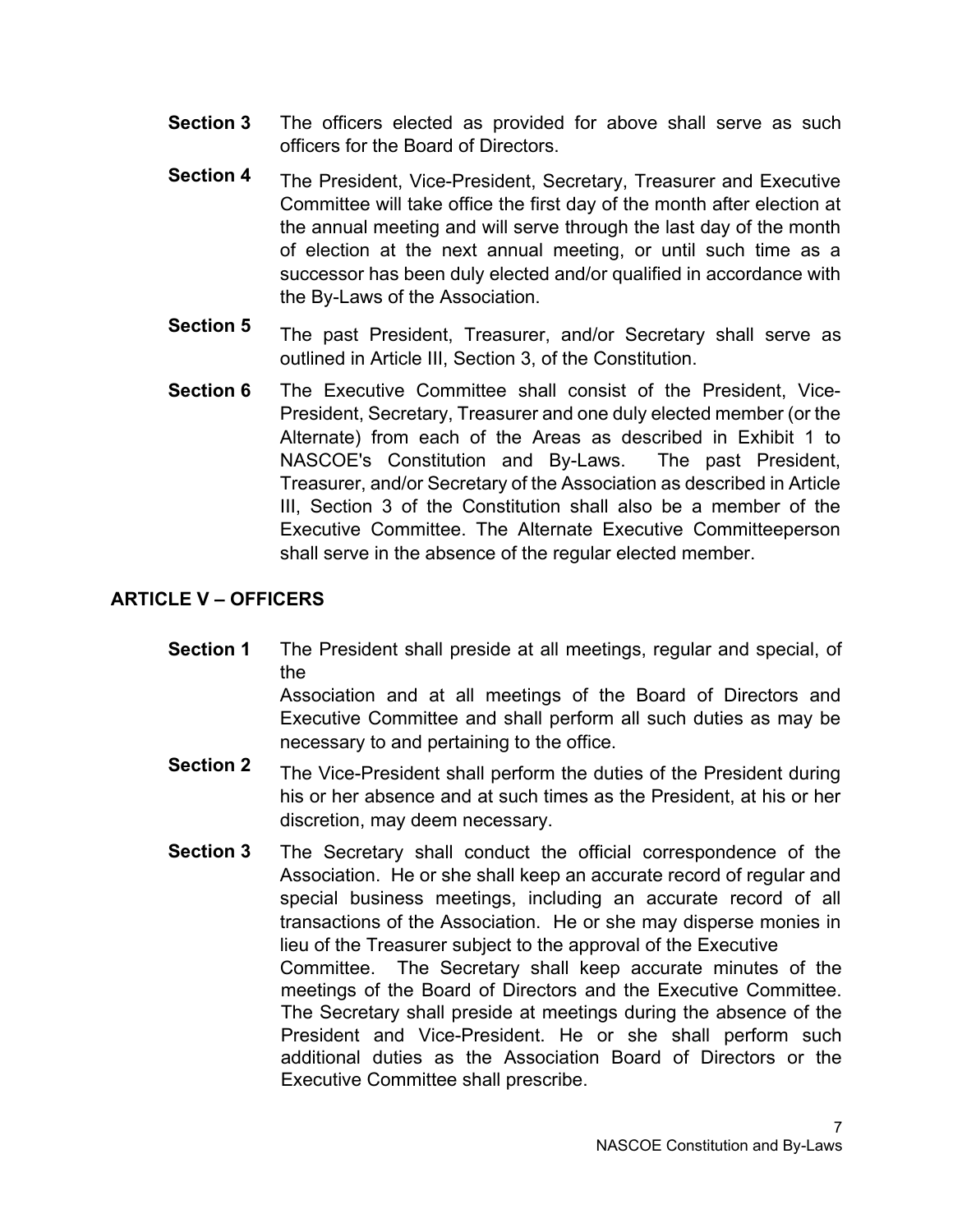- **Section 4** The Treasurer shall receive dues from all the state affiliates. He or she shall collect and disburse monies subject to the approval of the Executive Committee. He or she shall deposit all funds in an accredited financial institution or other accredited depositories subject to the approval of the Executive Committee. He or she shall give an audited financial report to the Association annually. The Treasurer shall also perform such additional duties, as the Association Board of Directors shall prescribe.
- **Section 5** All disbursements of the Association shall be made by checks signed by the Treasurer or the Secretary in lieu of the Treasurer and shall be subject to approval by the Executive Committee. All expenses of the National Association of FSA County Office Employees shall be paid from the funds of the National Association of FSA County Office Employees.
- **Section 6** The President shall give an annual report to the Association.
- **Section 7** The Secretary shall give an annual report to the Association.

#### **ARTICLE VI – COMMITTEES**

- **Section 1** The standing committees of the Association shall be determined by the Executive Committee. The Committees of NASCOE shall perform duties as prescribed by the Board of Directors and/or the Executive Committee to fulfill the objectives and purpose of the Association. The President may appoint special committees subject to approval of the Executive Committee.
- **Section 2** The committee chairpersons and committee members of each Committee shall be appointed by the President with concurrence by the Executive Committee.
- **Section 3** The President shall be ex-officio member of all committees.

#### **ARTICLE VII - PROCEDURE**

**Section 1** Roberts' Rules of Order shall govern the proceedings of all general, regular and special meetings of the Association and its constituent parts except as provided in these By-Laws.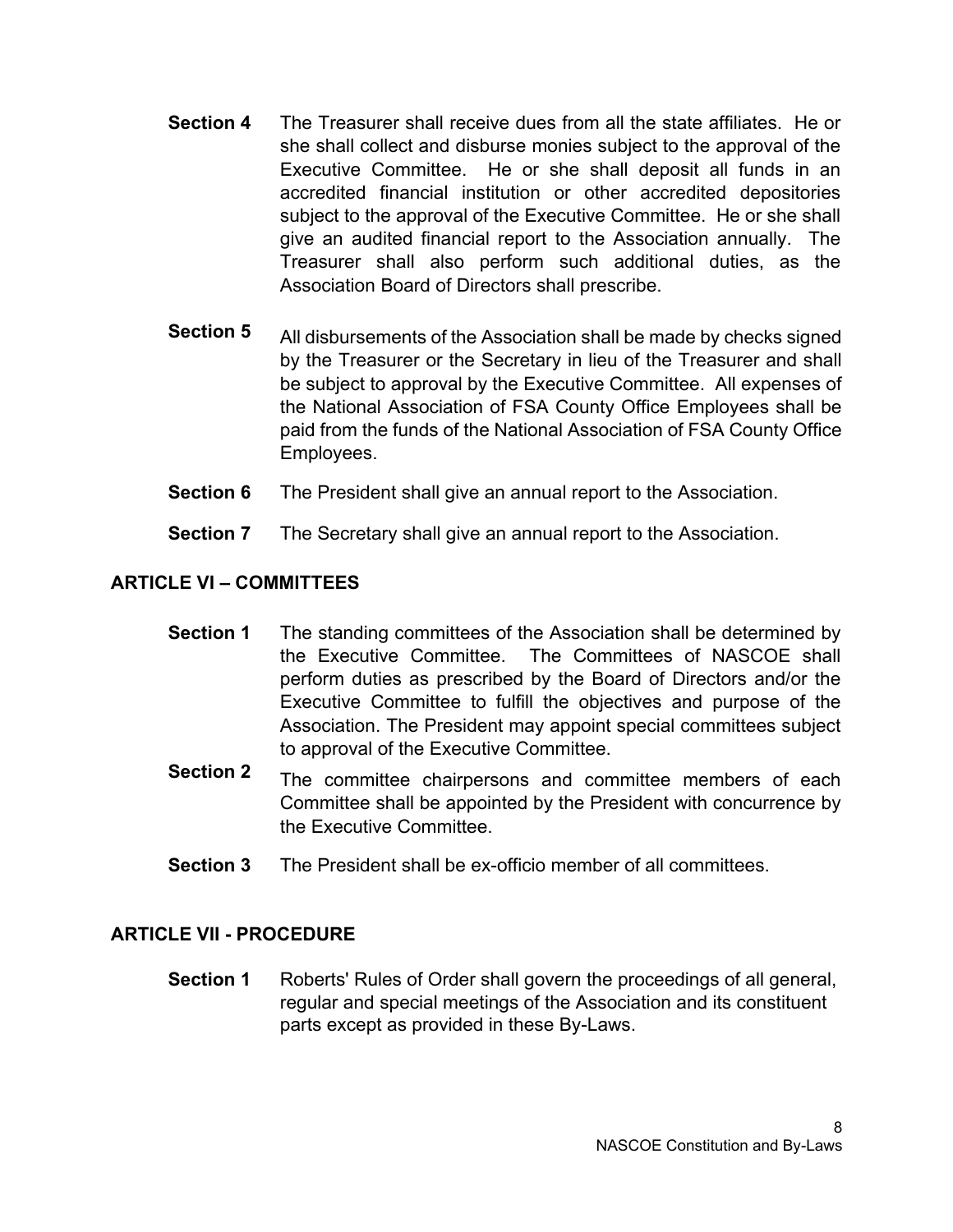# **ARTICLE VIII - POWERS OF DELEGATION**

**Section 1** Delegation of authority to committees or individuals shall be made by the President subject to the approval of the Executive Committee to represent the Association at any convention, meeting, assembly or legislative hearing as may be necessary. They shall have no authority by virtue of their appointment to obligate the Association to any expense or to concur in any action contrary to the express policies of the Association. The President or succeeding Officer shall serve as Chairperson of any delegation but in the event of his or her absence, he or she shall appoint a member to serve in his or her place.

# **ARTICLE IX - ASSISTANCE TO STATE ORGANIZATIONS**

**Section 1** The national Association will assist any state affiliate needing any type of assistance to promote membership, etc. within the general policies of NASCOE.

# **ARTICLE X - AMENDMENTS**

**Section 1** These By-Laws may be amended by a two-thirds vote of the Board of Directors present at any regular meeting or special meeting provided that the amendment proposed shall have been acted on according to the method set out in the Constitution for amendments to the Constitution.